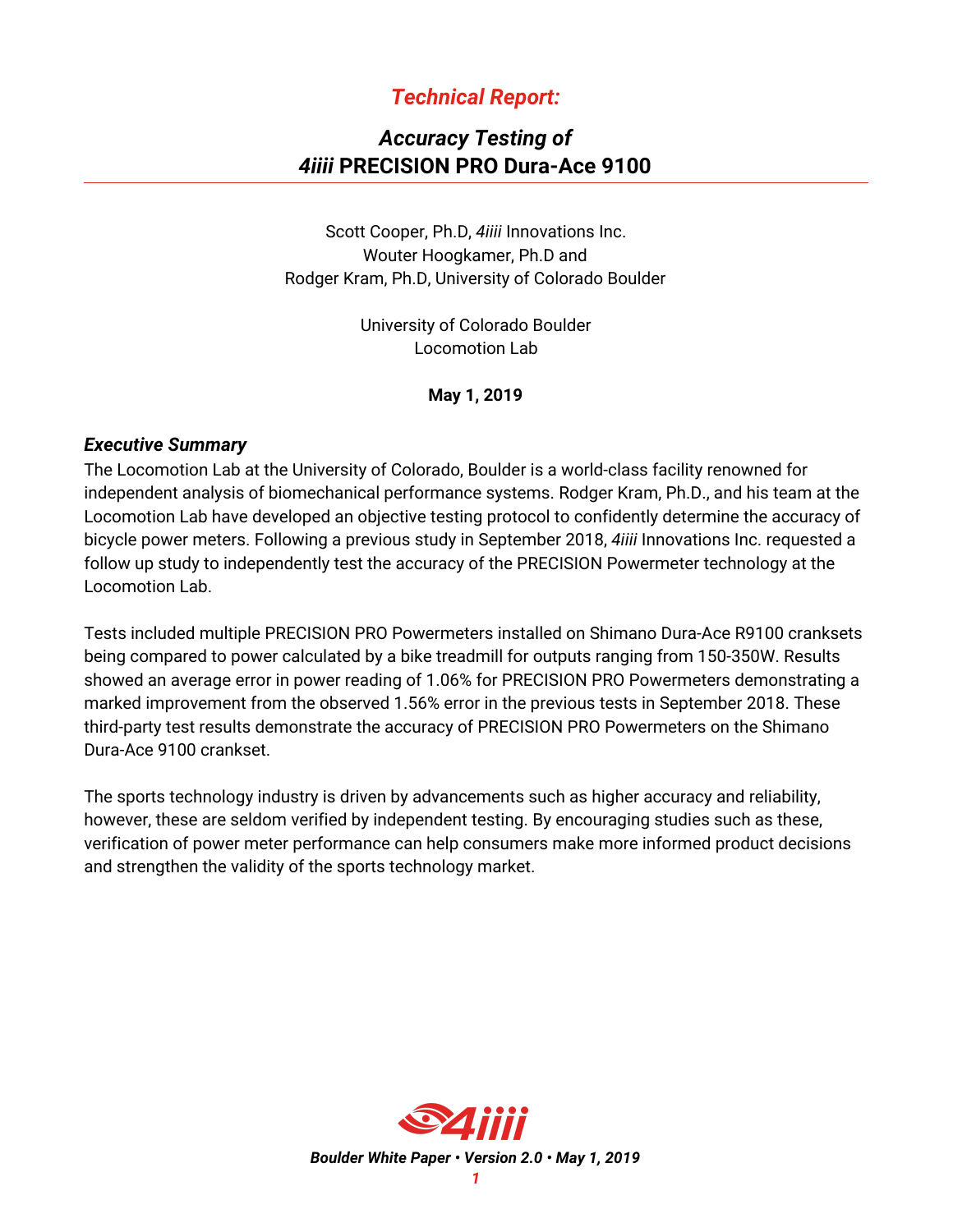## *Introduction*

The purpose of this testing was to evaluate the accuracy and precision of crank-based bicycle powermeters manufactured by *4iiii* Innovations of Alberta, Canada. The powermeters were mounted on three different Shimano Dura-Ace R9100 cranksets.

For all measurements, the subjects rode on an inclined, motorized treadmill. Knowing the angle of the incline, the treadmill velocity, the mass of the rider and bicycle, directly measured rolling resistance and assuming 2.4% drive-train power losses, the actual mechanical power output required was calculated. The output of each of the powermeters was compared to the calculated reference power across a range of mechanical power outputs (~150, 200, 250, 300 and 350 Watts) to determine powermeter accuracy.

## *Methods*

### *Theoretical Power Determination*

Test riders were weighed before and after testing and the total weight of the bike and rider noted. The bike's rolling resistance ( $\mathsf{C}_{\mathsf{RR}}$ ) was determined using a simple force balance as demonstrated in Figure 1.



Figure 1: Schematic diagram of force balance used to determine  $C_{RR}$ 

Briefly, the amount of mass required to keep a freewheeling rider stationary in this setup allowed for the determination of the force,  $\mathsf{F}_\mathsf{N}$ , of the rider + bicycle normal to the treadmill when the treadmill was set to a 4.1° incline and 3.13 m/sec velocity. This result was used in Equation 1 to determine  $\mathtt{C_{\tiny RR}\!\!}$ :

$$
C_{RR} = \text{Force}_{\text{Paul}} / F_{N}
$$
\n(1)

The mechanical power (Power<sub>Mech</sub>) and rolling resistance power (Power<sub>RR</sub>) were calculated using Equations 2 and 3:

Power<sub>Mech</sub> = (Total Rider + Equipment Mass) \* g \* 
$$
V_{\text{treadmill}}
$$
 sin(4.1°)  
(2)



*Boulder White Paper • Version 2.0 • May 1, 2019*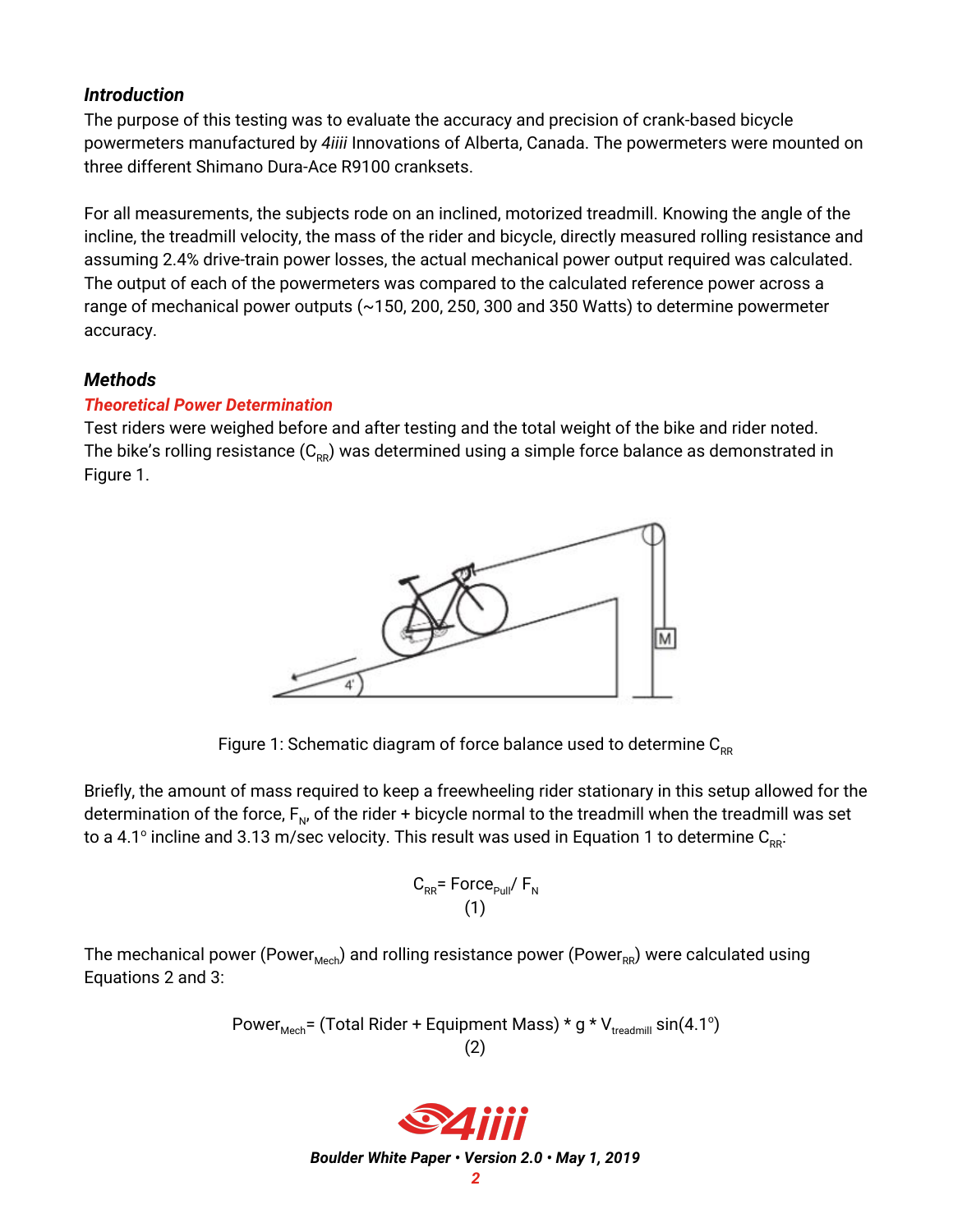Power<sub>RR</sub>= (Total Rider + Equipment Mass) \* g \* cos(4.1°) \* C<sub>RR</sub> \* V<sub>treadmill</sub> (3)

With the total theoretical power being calculated using Equation 4:

$$
Power = Power_{Mech} + Power_{RR}
$$
\n(4)

#### *Powermeter Test Protocol*

A test rider rode for 2min at each 150, 200, 250, 300 and 350W on the treadmill set to a 4.1° incline. It should be noted that there was a certain response time of changing the treadmill speed and slight variation in physiological output of the rider. Therefore recorded power was taken during the 2nd minute of each power step. The rider remained in the same gear ratio for the duration of the protocol.

During testing, 10 second average power was used and a data point was sampled every 10 seconds for 1 minute. These 6 values were then averaged to calculate the data points at each power output and are referred to as "Powermeter Power". The theoretical power output calculated using the treadmill data are referred to as "Calculated Power".

| Variable                 | Value                                  |
|--------------------------|----------------------------------------|
| <b>Treadmill Incline</b> | $4.13^{\circ}$                         |
| <b>Bike Weight</b>       | 8.55kg<br>(depending on<br>crank mass) |
| $\mathsf{C}_\mathsf{RR}$ | 0.0036                                 |
| <b>Tire Pressure</b>     | 100psi                                 |
| <b>Drivetrain Losses</b> | 2.4%                                   |

#### Table 1: Variables used to calculate theoretical power

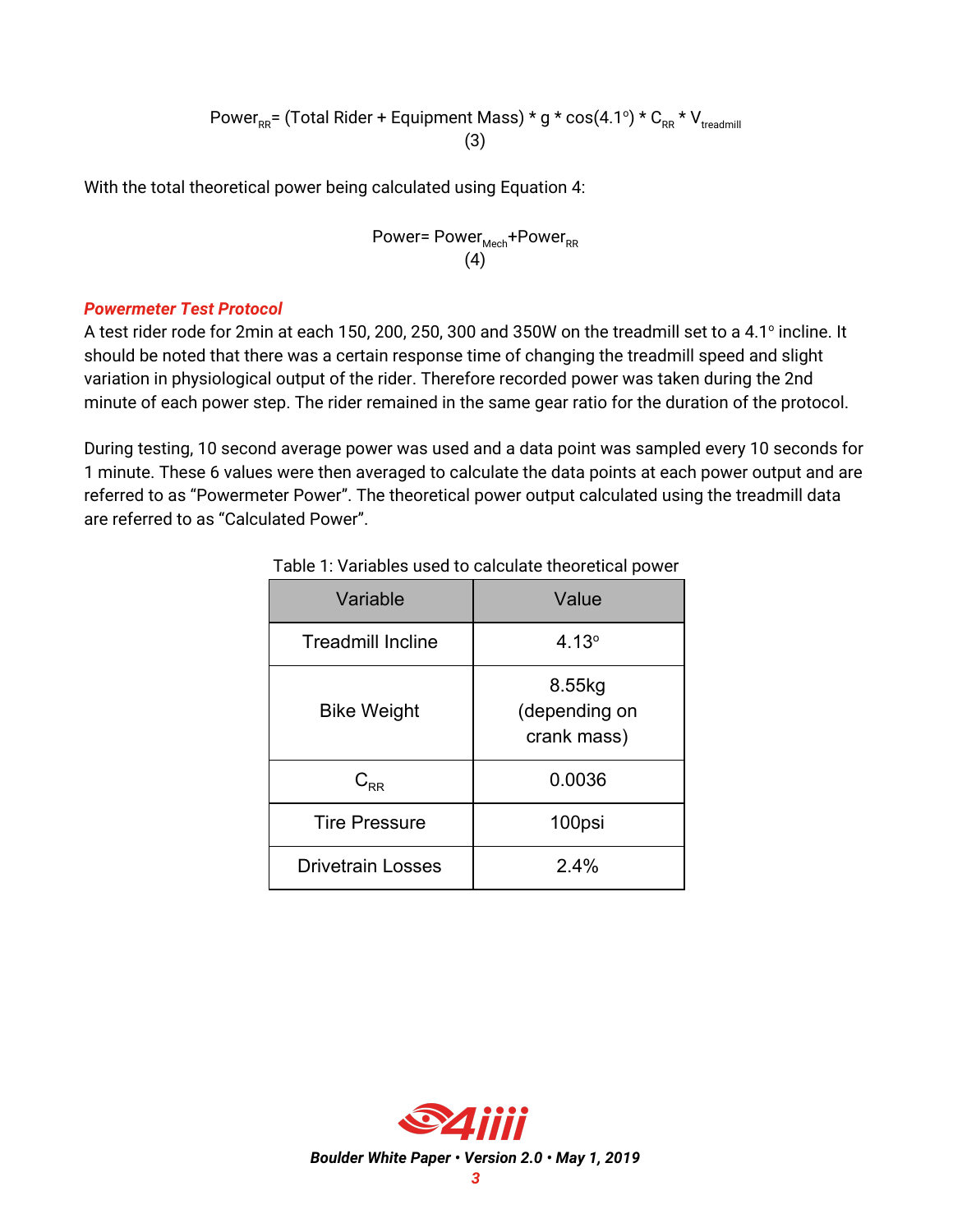## *Results*

Three PRECISION PRO Powermeters were put through the testing protocol, Table 2. These cranks were "off-the-shelf", being shipped directly from the *4iiii* factory to increase objectivity of the study.

| <b>Crank Number</b> | <b>Crank Model</b>       | <b>Crank Material</b> | Powermeter           |
|---------------------|--------------------------|-----------------------|----------------------|
|                     | Shimano Dura-Ace FC-9100 | Alloy                 | PRECISION PRO        |
| 2                   | Shimano Dura-Ace FC-9100 | Alloy                 | <b>PRECISION PRO</b> |
|                     | Shimano Dura-Ace FC-9100 | Alloy                 | <b>PRECISION PRO</b> |

Table 2: Cranks used for testing protocol

The collected data for each crank can be found in Tables 3-5.

| <b>Calculated Power</b><br>(W) | <b>Powermeter Power</b><br>(W) | <b>Absolute Difference</b><br>(W) | Absolute %<br>Error |
|--------------------------------|--------------------------------|-----------------------------------|---------------------|
| 150.0                          | 154.2                          | 4.2                               | 2.76%               |
| 200.0                          | 201.8                          | 1.8                               | 0.88%               |
| 250.0                          | 253.5                          | 3.5                               | 1.40%               |
| 300.1                          | 299.6                          | $-0.5$                            | 0.16%               |
| 350.1                          | 352.6                          | 2.5                               | 0.73%               |

Table 3: Results of testing for Crank 1



*Boulder White Paper • Version 2.0 • May 1, 2019*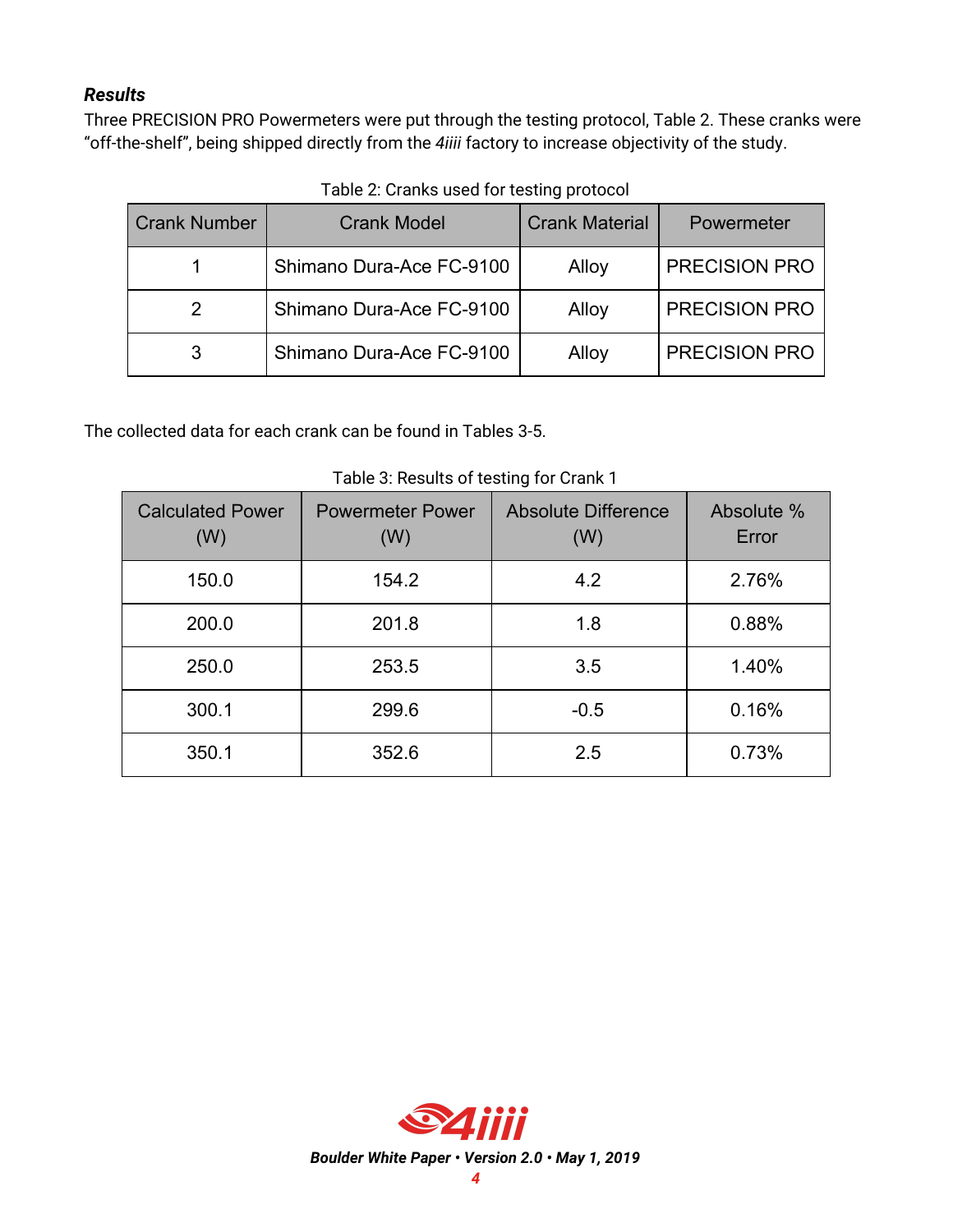| <b>Calculated Power</b><br>(W) | <b>Powermeter Power</b><br>(W) | <b>Absolute Difference</b><br>(W) | Absolute %<br>Error |
|--------------------------------|--------------------------------|-----------------------------------|---------------------|
| 150.0                          | 148.9                          | $-1.1$                            | 0.78%               |
| 200.1                          | 201.3                          | 1.3                               | 0.61%               |
| 250.1                          | 249.5                          | $-0.6$                            | 0.22%               |
| 300.1                          | 300.5                          | 0.4                               | 0.15%               |
| 350.1                          | 347.1                          | $-3.0$                            | 0.85%               |

Table 4: Results of testing for Crank 2

Table 5: Results of testing for Crank 3

| <b>Calculated Power</b><br>(W) | <b>Powermeter Power</b><br>(W) | <b>Absolute Difference</b><br>(W) | Absolute %<br>Error |
|--------------------------------|--------------------------------|-----------------------------------|---------------------|
| 150.2                          | 152.3                          | 2.1                               | 1.40%               |
| 199.8                          | 204.0                          | 4.2                               | 2.09%               |
| 249.5                          | 252.8                          | 3.3                               | 1.33%               |
| 299.7                          | 303.9                          | 4.2                               | 1.40%               |
| 349.4                          | 353.1                          | 3.7                               | 1.08%               |

The collected data is summarized in Table 6.

## Table 6: Compiled results for PRECISION PRO Powermeters

| Crank   | Absolute % Error |
|---------|------------------|
|         | 1.18%            |
| 2       | 0.52%            |
| 3       | 1.46%            |
| Average | 1.06%            |



*Boulder White Paper • Version 2.0 • May 1, 2019*